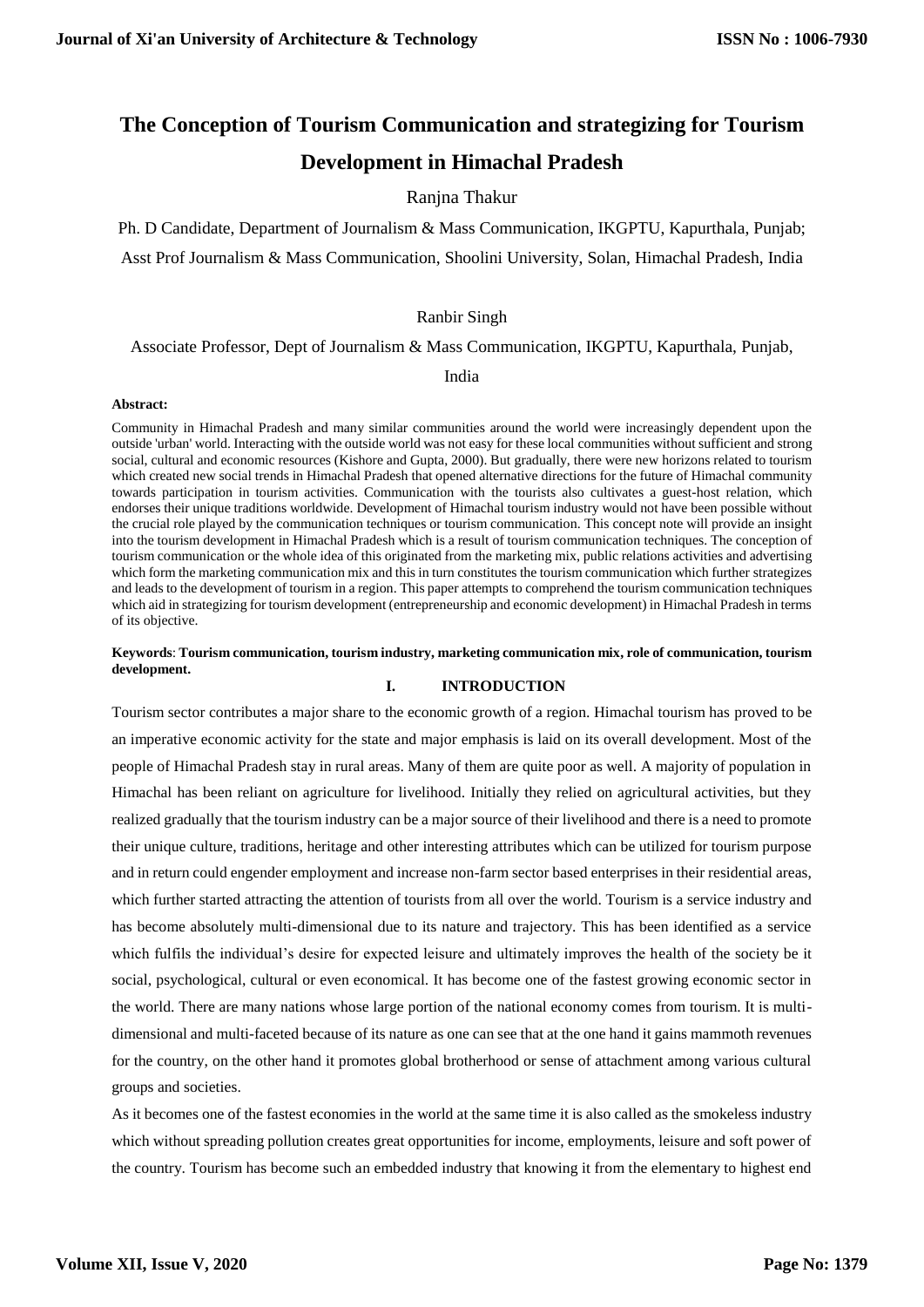becomes quite crucial. There is a dire need to understand each element of the tourism industry or the idea of the tourism so that governments could create ideal platform for the further betterment of the tourism sector. Various techniques of communication can be roped in for strategizing for tourism development.

The progress of Himachal tourism industry would not have been conceivable without the vital role played by the communication techniques or tourism communication.



## **1.1. Models of Communication Applicable to Tourism Communication:**

This figure has been designed by the researcher and it depicts the relationship between tourism and communication and tourism development. This depicts that marketing mix, PR activities and advertising constitute the marketing communication mix which forms an integral part of tourism communication. Tourism communication helps in strategizing for the development of tourism in Himachal Pradesh. The models applicable to tourism communication are as follows:

Diffusion of Innovations (1962), Communication of Innovators (1971) and a revised work Diffusion of Innovations (1983) are the works of Everett M. Rogers (1962) a renowned communication expert. These are ground-breaking works and are based on a series of generalizations from research work on the diffusion of innovations and expedite greater understanding of the diffusion process. E.M. Rogers initiates with defining communication and diffusion. According to him, innovation is the primary and most important factor responsible for diffusing various new and latest ideas over a period of time into a social system around us and this innovation is conveyed to us through various other means. According to him the workability of an innovation depends on five major characteristics, and these are – if an innovation has any added advantage over the previous innovation; if this innovation is in line with the ongoing situation; if this innovation is easier to adapt or has some complexities, if this innovation can be taxed and if it can be observed or not. To him, the knowledge about the latest innovations can be created through the medium of mass media while the channels at interpersonal levels are more equipped in guiding and shifting attitudes for adoption of a new idea and thus these channels at interpersonal levels are the reason behind the adoption and rejection of any idea.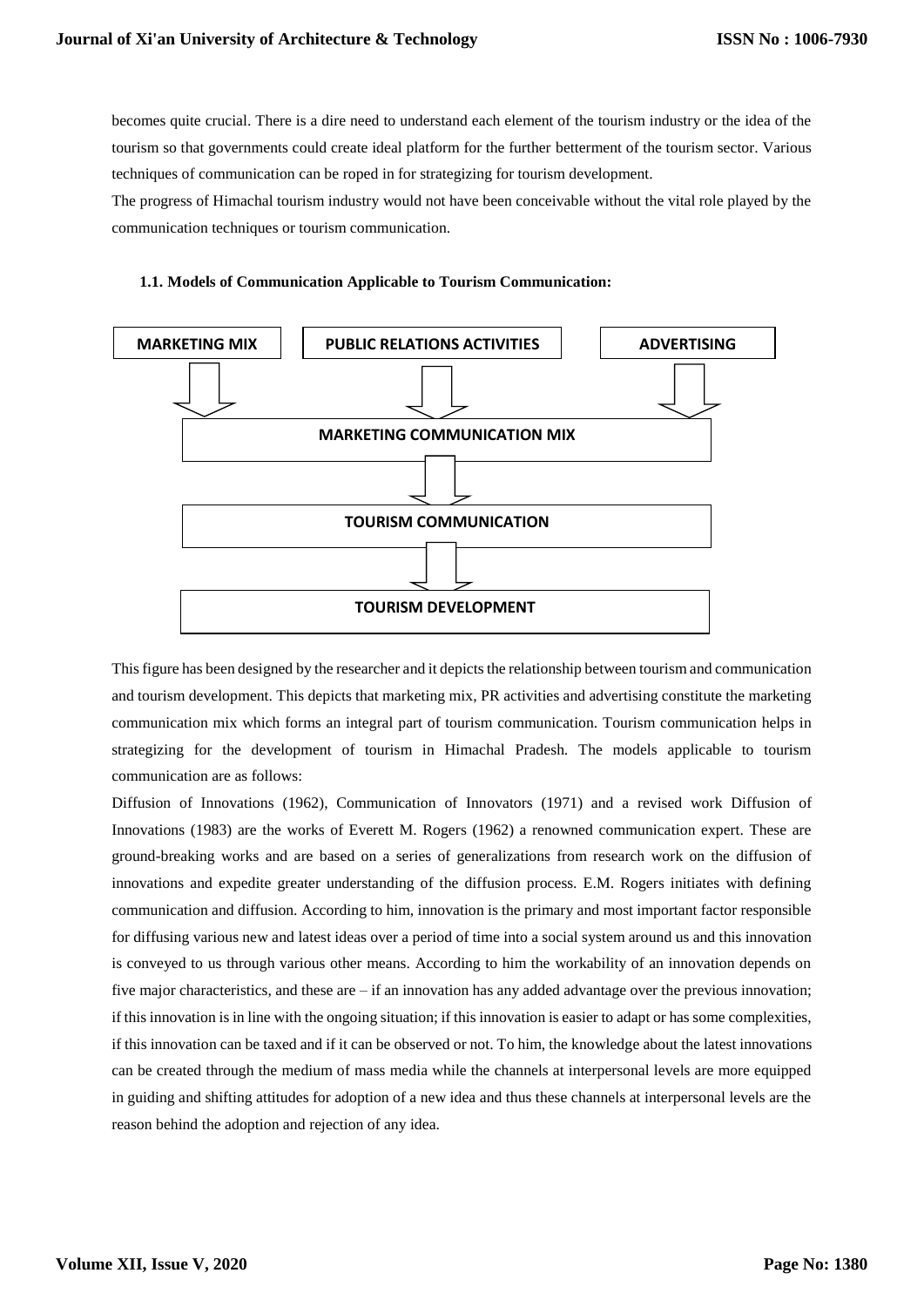He also refers to terms like heterophily and homophily. Heterophily, to him, is the unit or degree of difference in characteristics like educational status, belief systems, social status and so on and so for, between the interacting pairs. On the other hand, to him, Homophily meant the amount of similarities between the interacting pairs regarding the abovementioned characteristics. According to him, more effective communication takes place between individuals who are homophilous. He talks of five major classifications of the adopters, these are – "innovators, early adopters, early majority, late majority and the laggards." Lastly, he analyses the consequences that took place after the rejection or the adoption of an innovation. These consequences can be anything, i.e., they can be direct or indirect, anticipated or unanticipated, undesirable or desirable. One of the undesirable consequences is the widening of socioeconomic gaps. According to Rogers, one important role of diffusion agencies is to make ways to minimize the differences among the units or members of a social system and maximize the equality by filling gaps among the different members of the similar social systems.

*If Rogers' concept of diffusion of innovation is applied to the tourism development in Himachal Pradesh, it can be inferred that various communication processes and techniques aid in trickling the ideas or innovations in the tourism technology and the benefits to the masses.*

Shirley White and K. Sadanandan Nair in their book titled, "Perspectives on Development Communication" (1993) have talked about a new model. This model, by them, re-imagined development communication and adopted the thought or notion of an exchange or interface between the processes (organizational) and participation and communication along with the social and cultural change which guarantees justice (social) and equal and egalitarian developmental rights. The main point of the developmental model, propagated by them was to enhance the communication of the human resource available with the social system and thus to garner the support of human resource in the process of development. By doing this (using communication strategies effectively) the growth of an equitable social system can be achieved as per this developmental model.

This model, i.e., the one propagated by Nair and White doesn't eradicate some of the oldest essential ingredients, such as – "Sender, Message, Channel, Receiver, Effect." This model indiscriminately promotes the equal and egalitarian relationship between the source and the receiver and by doing this, promotes dialogic communication process. The major argument of this model is that it focuses more on the traditional knowledge and considers this as the most important component in a dialogue.

*This model also serves as a base for this concept of tourism communication being discussed in this paper, where the tourism sector can spread the messages to the masses effectively with the aid of tourism communication strategies.*

To Schramm, "Society is a sum of relationships in which information of some kind is shared." According to Schramm, the problem of a developing nation is to mobilize resources for modernizing many of their life patterns and in doing so, to bring about the necessary social change speedily. This is where information becomes important. To achieve social change, the populace has to be an informed one so that it could be persuaded and educated. Information has to have a two-way flow, so that the needs of the people can be known to the policy makers and by this they (the people) can contribute in the process of nation-building. According to Schramm, only formal education has the "potential ability to carry new ideas and skills from the modernizing cities to traditional villages. Mass media is swifter than formal education and serves adult population as well whereas the impact of education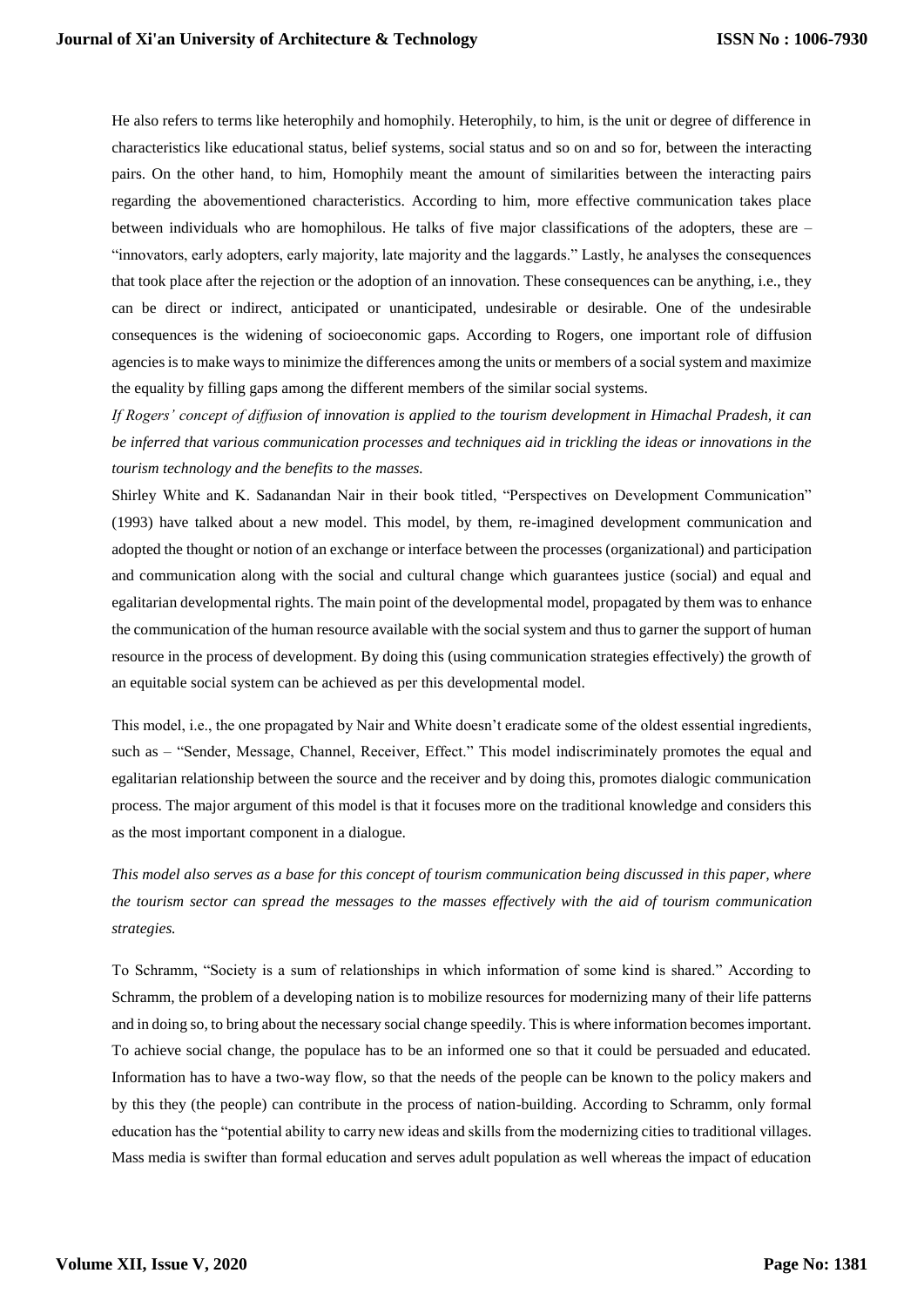is mainly on youth." Schramm opines that in most developing countries, mass media is under used and underdeveloped.

*Schramm's concept is widely and aptly applicable to the present study where mass media plays a crucial role in tourism communication for the development of tourism in Himachal Pradesh.*

Thus, tourism communication can follow the outline of the above mentioned models and aid in strategizing the development of tourism in Himachal Pradesh.

## **II. SIGNIFICANCE OF THE STUDY**

This research paper provides a conceptual outline to highlight the tourism development in Himachal Pradesh which is a result of tourism communication techniques.

#### **III. METHODOLOGY**

This paper is centered on the existing literature and focus group discussions. A qualitative analytical study has been used by the researcher. The available literature was selected from various sources and covered the major aspects of role of tourism communication techniques for the development of tourism in Himachal Pradesh. Besides, four focus groups consisting of six members each were selected and invited to take part in focus group discussion about the major aspects of role of tourism communication techniques for the development of tourism in Himachal Pradesh. The first focus group consisted of the local residents of Himachal Pradesh, the second group had the journalism and mass communication academicians, students and doctoral fellows, the third group included the tourism and hospitality academicians, students and doctoral fellows and the fourth group consisted of tourists. Each member was required to give her/his comments and additional ideas. The facts and suggestions were thus summarized on the basis of the literature review and the members' suggestions.

#### **IV. FOCUS GROUP DISCUSSION: ANALYSIS AND OUTCOME**

- 4.1. The first point of discussion was that whether tourism communication strategies of Himachal Pradesh focus on entrepreneur development, where the focus groups opined that although the schemes like *home stays* are already being publicized and promoted in the state since long time and people have utilized the benefits, but more frequent publicity and promotion is required at a large scale to make the benefits trickle down to the masses. This is quite feasible by completely harnessing the tourism communication techniques including marketing mix, public relations activities and advertising. The frequency and reach of the promotions and publicity by the HPTDC (Himachal Pradesh Tourism Development Corporation) should thus be increased manifold.
- 4.2. The second point of discussion was whether tourism communication strategies of Himachal Pradesh provide information about the new schemes for starting new business. The crux of the focus group discussion was that new schemes for starting new business in tourism sector are being promoted with the help of tourism communication at a limited level only and this needs a wider promotion in order to reach the masses of Himachal Pradesh and make them understand the benefits. Majority of the people don't have much information and this can be resolved by using local media channels and local newspapers as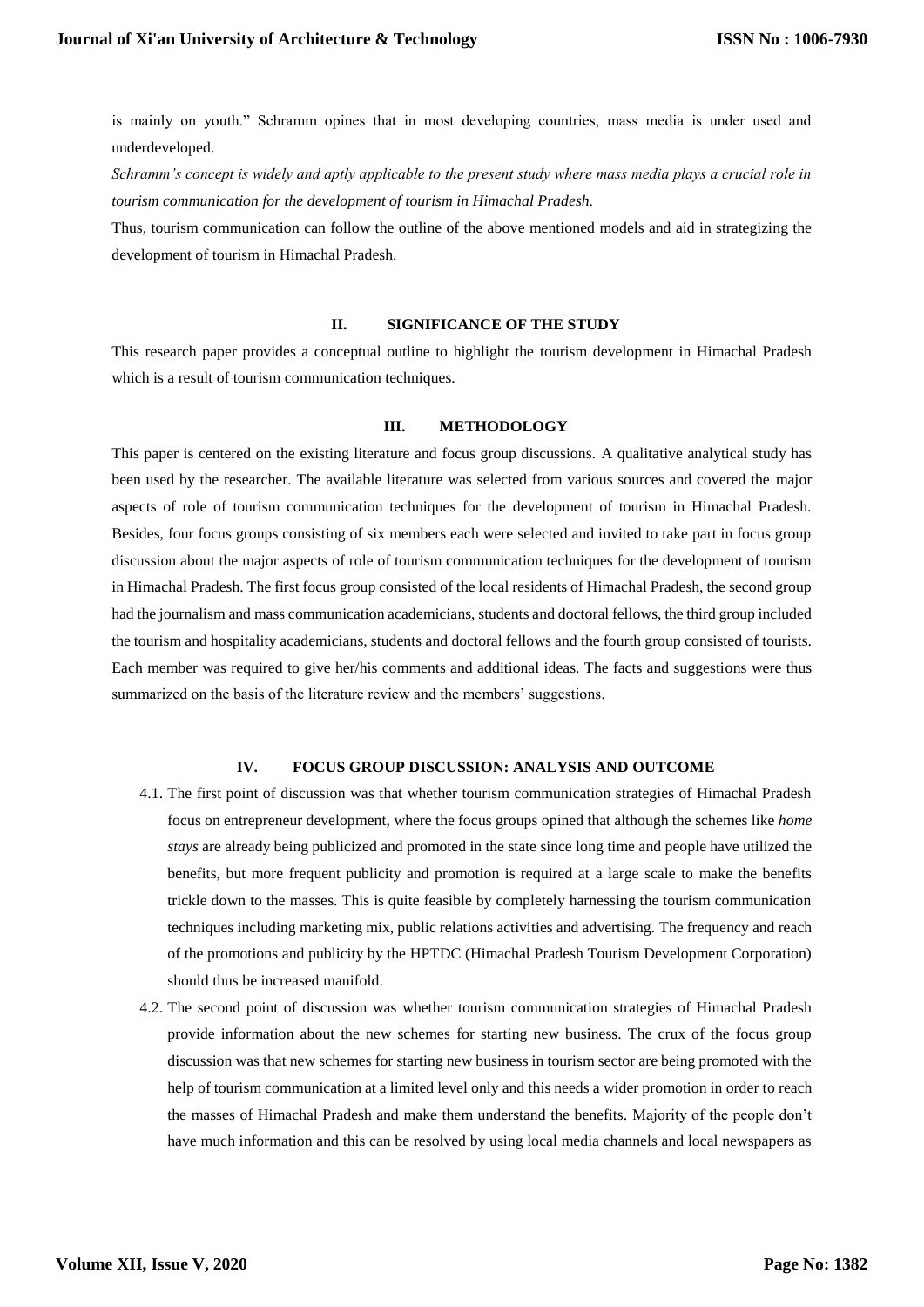well as by incorporating special informational or infotainment programmes at the local level through the local media or through the panchayat heads.

- 4.3. The third point was whether tourism communication strategies of Himachal Pradesh provide skill based information to the entrepreneur and in nut shell maximum members held an opinion that skill based information is reaching the entrepreneurs only if they are approaching the relevant authorities and are vigilant enough to catch hold of the new developments. There are cases where people are potential entrepreneurs but lack knowledge of the new advancements and cannot approach the relevant channels to obtain the essential skill based information just because of lack of relevant information. This can also be dealt quite well through the panchayats and the block development office type bodies who can harness the trainers in order to develop the requisite skills for entrepreneurship. Successful tourism entrepreneurs can be roped in to interact with the interested budding entrepreneurs or the masses.
- 4.4. The fourth point was whether tourism communication strategies of Himachal Pradesh encourage people to start entrepreneurship. Here the summarized opinion was that people are encouraged to start entrepreneurship at some levels but not at a wider horizon and because of this, many people don't have this information. A mix of local media should be tied up with by the HPTDC and the masses can thus be encouraged to start entrepreneurship. Success stories of the entrepreneurs like OYO success story, etc. can be shared and spread across to motivate the masses.
- 4.5. The fifth point was whether tourism communication strategies of Himachal Pradesh provide information about the various incentives and concessions for entrepreneur. The opinion of the majority of the members was that tourism communication strategies about this have a selective reach only and cannot reach the masses in the state. Mainstream media need to be harnessed and roped in for an extensive reach. Every entrepreneur should be registered and no one should be missed. For example, the registered home stays in Himachal Pradesh can avail many concessions on SGST, etc. Various incentives and concessions are mentioned in detail in the Himachal Pradesh tourism policy every year, which is also made available online by the Department of Tourism and Civil Aviation, Government of Himachal Pradesh.
- 4.6. Sixth point of discussion was if tourism communication provides special assistance to economically weaker sections to start their own tourism venture as an entrepreneur. Most of the focus group members suggested that special assistance and subsidies are provided to the economically weaker sections of Himachal Pradesh to start their own tourism venture as an entrepreneur, but some sections do not get access to this assistance because of lack of knowledge regarding availability of such assistance. Hence it needs to be communicated in a way that the information reaches the target groups and no one is missed. Special section on the incentives and concessions or the special assistance for the economically weaker sections of the society to start their own tourism venture as an entrepreneur should be added in the Himachal Pradesh tourism policy, by the Department of Tourism and Civil Aviation, Government of Himachal Pradesh.
- 4.7. Last but not the least point was whether tourism communication provides information about the upcoming trends and innovative ideas in tourism business, for which the opinions and suggestions were that this information isn't reaching extensively to the masses of the state and an appropriate media mix is needed to be roped in for the far and wide reach of this. As per the Himachal Pradesh tourism policy 2019, the vision goes as, "Positioning Himachal Pradesh as a leading global sustainable tourism